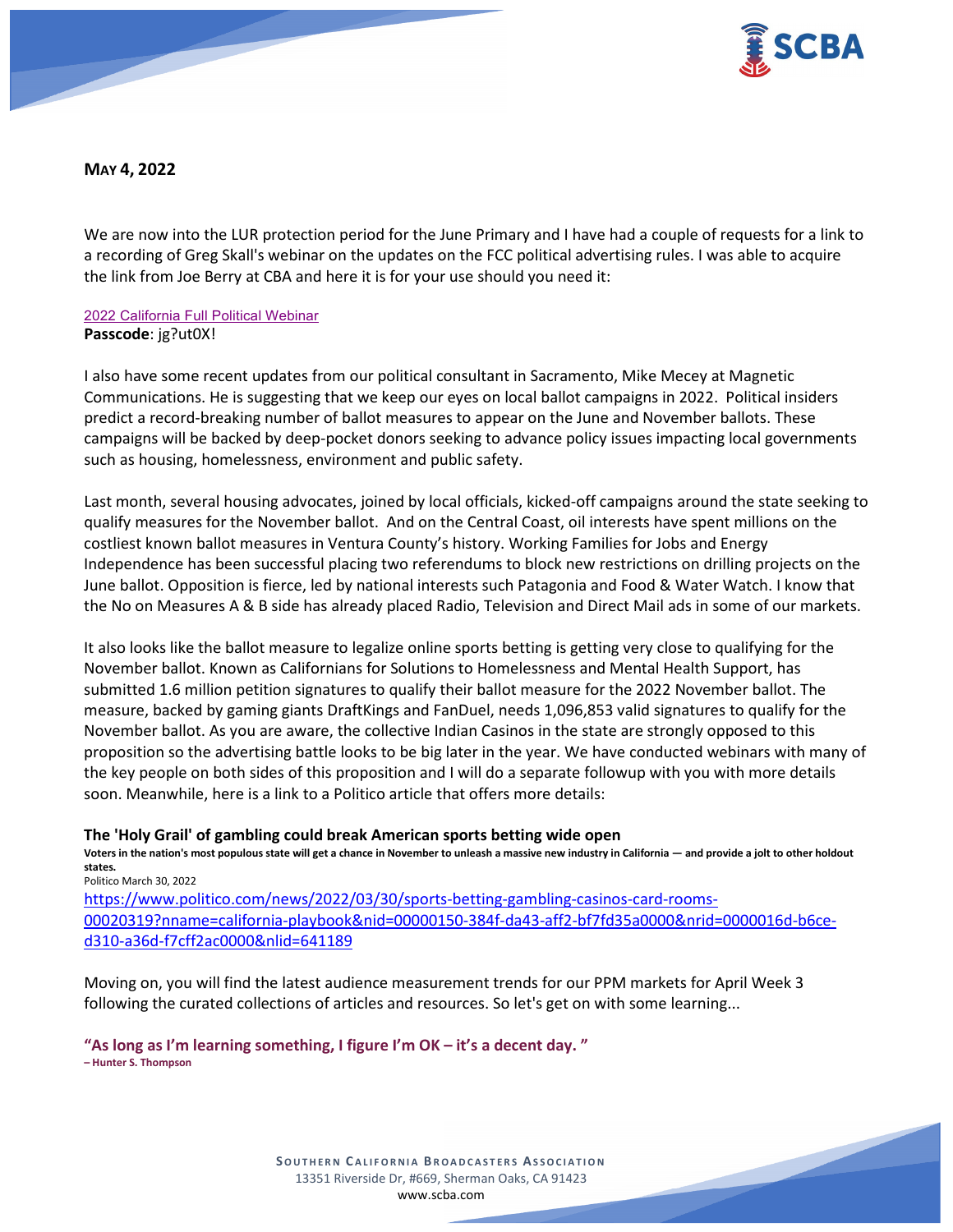



**RESOURCES AND ARTICLES OF INTEREST TO SALES AND ADVERTISERS**

# *TOP FIVE SELECTED ARTICLES/RESOURCES*

**10 Things Known To Create More Sales** Radio Ink (Loyd Ford) May 2, 2022 [https://radioink.com/2022/05/02/10-things-known-to-create-more](https://radioink.com/2022/05/02/10-things-known-to-create-more-sales/?vgo_ee=g4MdIIvetgiR1mkR7kijJ4BI1h38V58Ke8bVrp%2FmcsM%3D)[sales/?vgo\\_ee=g4MdIIvetgiR1mkR7kijJ4BI1h38V58Ke8bVrp%2FmcsM%3D](https://radioink.com/2022/05/02/10-things-known-to-create-more-sales/?vgo_ee=g4MdIIvetgiR1mkR7kijJ4BI1h38V58Ke8bVrp%2FmcsM%3D)

### **When Prospects Don't Get Back to You**

SalesFuel April 30, 2022 <https://salesfuel.com/when-prospects-dont-get-back-to-you/>

**Why Marketers Are Returning to Traditional Advertising** Harvard Business Review April 29, 2022 <https://hbr.org/2022/04/why-marketers-are-returning-to-traditional-advertising>

**Opinion: Death to the car dealership — the Tesla sales model is poised to take over America** MarketWatch April 27, 2022 [https://www.marketwatch.com/story/death-to-the-car-dealership-the-tesla-sales-model-is-poised-to-take-over](https://www.marketwatch.com/story/death-to-the-car-dealership-the-tesla-sales-model-is-poised-to-take-over-america-11651066261)[america-11651066261](https://www.marketwatch.com/story/death-to-the-car-dealership-the-tesla-sales-model-is-poised-to-take-over-america-11651066261)

### **Drive Time Continues To Grow In PPM Markets.**

Inside Radio (Radio Research Consortium) April 30, 2022 [https://www.insideradio.com/free/drive-time-continues-to-grow-in-ppm-markets/article\\_8cc05da6-c78a-11ec](https://www.insideradio.com/free/drive-time-continues-to-grow-in-ppm-markets/article_8cc05da6-c78a-11ec-b76a-33ff8aa1e599.html)[b76a-33ff8aa1e599.html](https://www.insideradio.com/free/drive-time-continues-to-grow-in-ppm-markets/article_8cc05da6-c78a-11ec-b76a-33ff8aa1e599.html)

# *CURATED ARTICLES/RESOURCES FOR REFERENCE, BACKGROUND AND TRACKING*

**Are Radio Sellers Prepared For The Demise Of The Car Dealership?** Jacobs Media Strategies (Fred Jacobs) May 4, 2022 <https://jacobsmedia.com/are-radio-sellers-prepared-for-the-demise-of-the-car-dealership/>

**4 Sales Team Challenges That Prevent Growth** The Center For Sales Strategy (Susan McCullin) May 4, 2022 [https://blog.thecenterforsalesstrategy.com/4-sales-team-challenges-that-prevent](https://blog.thecenterforsalesstrategy.com/4-sales-team-challenges-that-prevent-growth?utm_campaign=subscriber&utm_medium=email&_hsmi=212012352&_hsenc=p2ANqtz-9axU_pI4gErJOjIs2GJUAH4OyHAyjQ3RI8P7Nx2YBmbHINYLMI0qk-LweL9L5cMM47syaNzJMm9xLVWibcqZhIuuC87g&utm_content=212012352&utm_source=hs_email)[growth?utm\\_campaign=subscriber&utm\\_medium=email&\\_hsmi=212012352&\\_hsenc=p2ANqtz-](https://blog.thecenterforsalesstrategy.com/4-sales-team-challenges-that-prevent-growth?utm_campaign=subscriber&utm_medium=email&_hsmi=212012352&_hsenc=p2ANqtz-9axU_pI4gErJOjIs2GJUAH4OyHAyjQ3RI8P7Nx2YBmbHINYLMI0qk-LweL9L5cMM47syaNzJMm9xLVWibcqZhIuuC87g&utm_content=212012352&utm_source=hs_email)[9axU\\_pI4gErJOjIs2GJUAH4OyHAyjQ3RI8P7Nx2YBmbHINYLMI0qk-](https://blog.thecenterforsalesstrategy.com/4-sales-team-challenges-that-prevent-growth?utm_campaign=subscriber&utm_medium=email&_hsmi=212012352&_hsenc=p2ANqtz-9axU_pI4gErJOjIs2GJUAH4OyHAyjQ3RI8P7Nx2YBmbHINYLMI0qk-LweL9L5cMM47syaNzJMm9xLVWibcqZhIuuC87g&utm_content=212012352&utm_source=hs_email)[LweL9L5cMM47syaNzJMm9xLVWibcqZhIuuC87g&utm\\_content=212012352&utm\\_source=hs\\_email](https://blog.thecenterforsalesstrategy.com/4-sales-team-challenges-that-prevent-growth?utm_campaign=subscriber&utm_medium=email&_hsmi=212012352&_hsenc=p2ANqtz-9axU_pI4gErJOjIs2GJUAH4OyHAyjQ3RI8P7Nx2YBmbHINYLMI0qk-LweL9L5cMM47syaNzJMm9xLVWibcqZhIuuC87g&utm_content=212012352&utm_source=hs_email)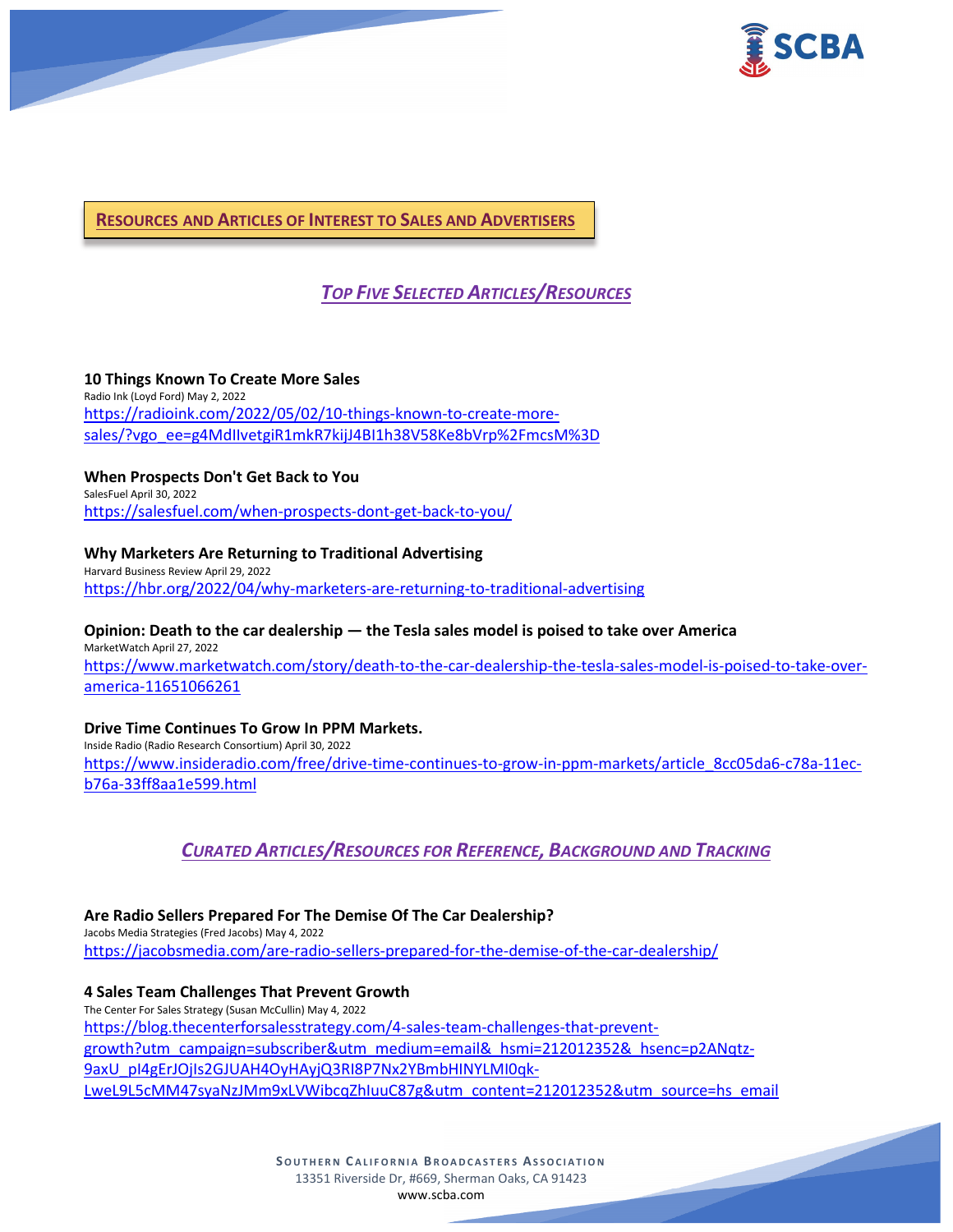

# **Westwood One Analysis Shows AM/FM's Upscale Reach Has Passed Pre-Pandemic Levels.**

Inside Radio May 3, 2022

[https://www.insideradio.com/free/](https://www.insideradio.com/free)westwood-one-analysis-shows-am-fms-upscale-reach-has-passed-pre-pandemiclevels/article\_d62b4e3e-caae-11ec-b60a-cfd7f71a10fa.html

# **Local Auto Dealers Boosted Ad Spending Nine Percent In 2021.**

Inside Radio (National Association of Automobile Dealers) May 2, 2022 [https://www.insideradio.com/free/local-auto-dealers-boosted-ad-spending-nine-percent-in-](https://www.insideradio.com/free/local-auto-dealers-boosted-ad-spending-nine-percent-in-2021/article_034c9216-c9d2-11ec-9bc0-8b25515d0c60.html)[2021/article\\_034c9216-c9d2-11ec-9bc0-8b25515d0c60.html](https://www.insideradio.com/free/local-auto-dealers-boosted-ad-spending-nine-percent-in-2021/article_034c9216-c9d2-11ec-9bc0-8b25515d0c60.html)

# **Rising podcast listenership draws advertising dollars**

eMarketer May 2, 2022 <https://www.emarketer.com/content/rising-podcast-listenership-draws-advertising-dollars>

# **Checkmark**

Radio Ink (Rick Fink) May 2, 2022

[https://radioink.com/2022/05/02/checkmark/?vgo\\_ee=g4MdIIvetgiR1mkR7kijJ4BI1h38V58Ke8bVrp%2FmcsM%](https://radioink.com/2022/05/02/checkmark/?vgo_ee=g4MdIIvetgiR1mkR7kijJ4BI1h38V58Ke8bVrp%2FmcsM%3D) [3D](https://radioink.com/2022/05/02/checkmark/?vgo_ee=g4MdIIvetgiR1mkR7kijJ4BI1h38V58Ke8bVrp%2FmcsM%3D)

# **Podcast CPMs Are Growing Again, With The Average Growing Three Percent During April.**

Inside Radio (ADVERTISECAST) May 2, 2022 [https://www.insideradio.com/podcastnewsdaily/podcast-cpms-are-growing-again-with-the-average-growing](https://www.insideradio.com/podcastnewsdaily/podcast-cpms-are-growing-again-with-the-average-growing-three-percent-during-april/article_50289616-ca3b-11ec-b3de-ff4f569d6fa2.html)[three-percent-during-april/article\\_50289616-ca3b-11ec-b3de-ff4f569d6fa2.html](https://www.insideradio.com/podcastnewsdaily/podcast-cpms-are-growing-again-with-the-average-growing-three-percent-during-april/article_50289616-ca3b-11ec-b3de-ff4f569d6fa2.html)

# **New Car Sales Are Down, But Car Dealers Never Had It So Good**

Forbes April 30, 2022 [https://www.forbes.com/sites/jimhenry/2022/04/30/new-car-sales-are-down-but-car-dealers-never-had-it-so](https://www.forbes.com/sites/jimhenry/2022/04/30/new-car-sales-are-down-but-car-dealers-never-had-it-so-good/?sh=6eca3ef31f2c)[good/?sh=6eca3ef31f2c](https://www.forbes.com/sites/jimhenry/2022/04/30/new-car-sales-are-down-but-car-dealers-never-had-it-so-good/?sh=6eca3ef31f2c)

# **3 Email Phrases That You Should Phase Out**

SalesFuel April 30, 2022 <https://salesfuel.com/3-email-phrases-that-you-should-phase-out/>

# **How to Not Make the Radio Ad You Think of When You Think Radio Ad**

**4 approaches to actually doing something fun** Muse April 28, 2022 <https://musebycl.io/musings/how-not-make-radio-ad-you-think-when-you-think-radio-ad>

# **NAB Show: How To Accelerate Auto Sales Leads.**

Inside Radio (RAB) April 29, 2022 [https://www.insideradio.com/free/nab-show-how-to-accelerate-auto-sales-leads/article\\_cc484c18-c78a-11ec](https://www.insideradio.com/free/nab-show-how-to-accelerate-auto-sales-leads/article_cc484c18-c78a-11ec-b662-0310446f1a40.html)[b662-0310446f1a40.html](https://www.insideradio.com/free/nab-show-how-to-accelerate-auto-sales-leads/article_cc484c18-c78a-11ec-b662-0310446f1a40.html)

# **Consumer confidence fell slightly in April; inflation concerns down**

Chain Store Age April 28, 2022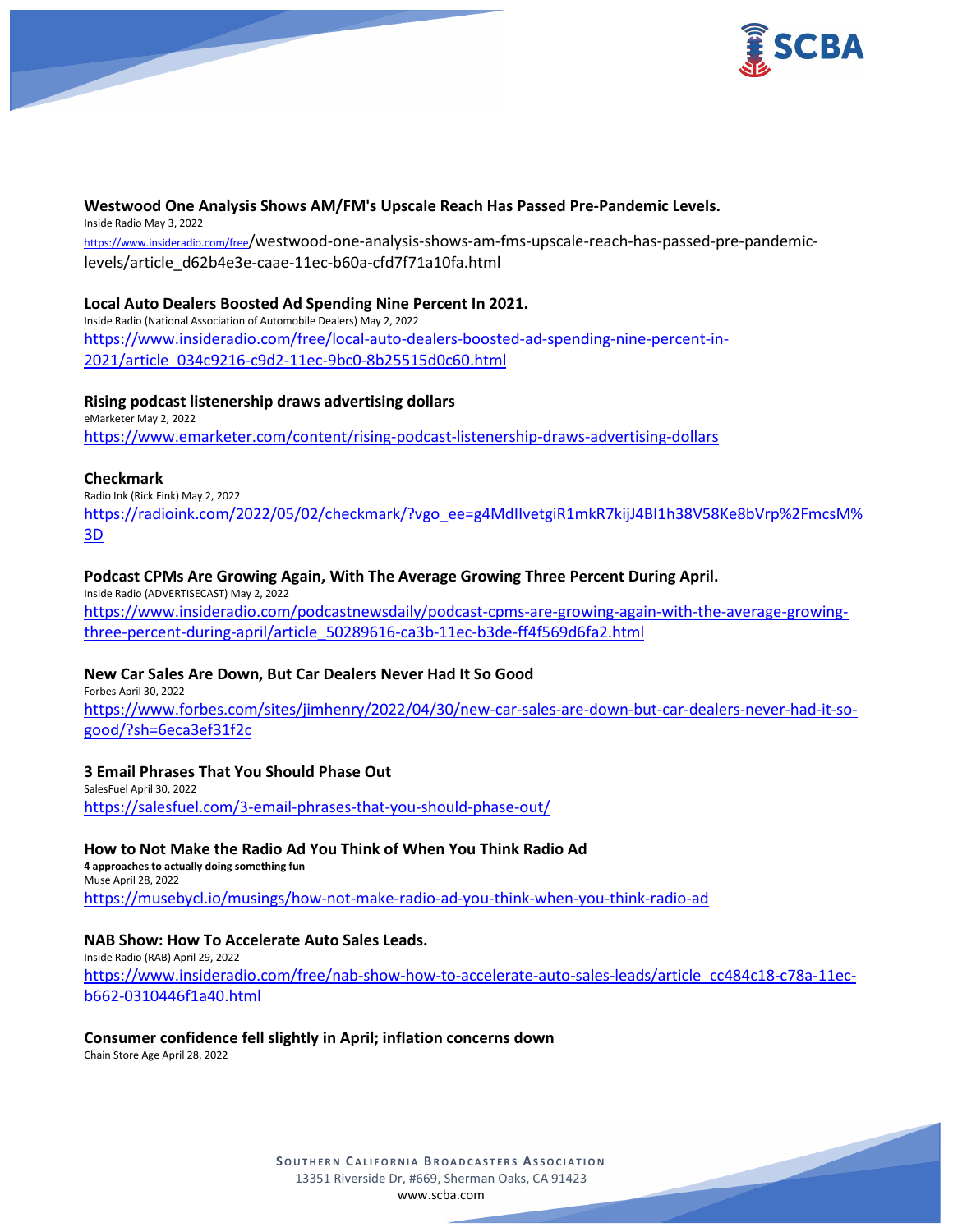

[https://chainstoreage.com/consumer-confidence-fell-slightly-april-inflation-concerns](https://chainstoreage.com/consumer-confidence-fell-slightly-april-inflation-concerns-down?oly_enc_id=8319H4585489H7M&utm_source=omeda&utm_medium=email&utm_campaign=NL_CSA+Day+Breaker&utm_keyword=)[down?oly\\_enc\\_id=8319H4585489H7M&utm\\_source=omeda&utm\\_medium=email&utm\\_campaign=NL\\_CSA+Da](https://chainstoreage.com/consumer-confidence-fell-slightly-april-inflation-concerns-down?oly_enc_id=8319H4585489H7M&utm_source=omeda&utm_medium=email&utm_campaign=NL_CSA+Day+Breaker&utm_keyword=) [y+Breaker&utm\\_keyword=](https://chainstoreage.com/consumer-confidence-fell-slightly-april-inflation-concerns-down?oly_enc_id=8319H4585489H7M&utm_source=omeda&utm_medium=email&utm_campaign=NL_CSA+Day+Breaker&utm_keyword=)

# **RESOURCES AND ARTICLES OF INTEREST TO MANAGERS FOR PLANNING AND FORECASTING:**

# *TOP FIVE SELECTED ARTICLES/RESOURCES*

# **Tuesday's Ohio Senate Race Offers Clues To How Political Ad Dollars Will Flow In 2022.**

Inside Radio (AdImpact) May 4, 2022 [https://www.insideradio.com/free/tuesday-s-ohio-senate-race-offers-clues-to-how-political-ad-dollars-will](https://www.insideradio.com/free/tuesday-s-ohio-senate-race-offers-clues-to-how-political-ad-dollars-will-flow-in/article_11ceff28-cb75-11ec-b3e2-a3f894c094a1.html)[flow-in/article\\_11ceff28-cb75-11ec-b3e2-a3f894c094a1.html](https://www.insideradio.com/free/tuesday-s-ohio-senate-race-offers-clues-to-how-political-ad-dollars-will-flow-in/article_11ceff28-cb75-11ec-b3e2-a3f894c094a1.html)

# **A Move Back -- Or Forward? Trad Ad Spend Forecast To Increase**

MediaPost May 4, 2022 [https://www.mediapost.com/publications/article/373568/a-move-back-or-forward-trad-ad-spend](https://www.mediapost.com/publications/article/373568/a-move-back-or-forward-trad-ad-spend-forecast.html?utm_source=newsletter&utm_medium=email&utm_content=readmore&utm_campaign=126154&hashid=XOWE7PwdT4-lekA7MLbhQg)[forecast.html?utm\\_source=newsletter&utm\\_medium=email&utm\\_content=readmore&utm\\_campaign=126154](https://www.mediapost.com/publications/article/373568/a-move-back-or-forward-trad-ad-spend-forecast.html?utm_source=newsletter&utm_medium=email&utm_content=readmore&utm_campaign=126154&hashid=XOWE7PwdT4-lekA7MLbhQg) [&hashid=XOWE7PwdT4-lekA7MLbhQg](https://www.mediapost.com/publications/article/373568/a-move-back-or-forward-trad-ad-spend-forecast.html?utm_source=newsletter&utm_medium=email&utm_content=readmore&utm_campaign=126154&hashid=XOWE7PwdT4-lekA7MLbhQg)

# **Global Uncertainty Abounds, But Ad Agency Execs Say Media Budgets Are Holding.**

Inside Radio May 3, 2022 [https://www.insideradio.com/free/global-uncertainty-abounds-but-ad-agency-execs-say-media-budgets-are](https://www.insideradio.com/free/global-uncertainty-abounds-but-ad-agency-execs-say-media-budgets-are-holding/article_4ace3882-caaf-11ec-839c-93d5ca34beff.html)[holding/article\\_4ace3882-caaf-11ec-839c-93d5ca34beff.html](https://www.insideradio.com/free/global-uncertainty-abounds-but-ad-agency-execs-say-media-budgets-are-holding/article_4ace3882-caaf-11ec-839c-93d5ca34beff.html)

# **Radio Looks To Modernize Its Place In The Digital Dashboard.**

Inside Radio May 3, 2022 [https://www.insideradio.com/free/radio-looks-to-modernize-its-place-in-the-digital](https://www.insideradio.com/free/radio-looks-to-modernize-its-place-in-the-digital-dashboard/article_130d769c-caaf-11ec-91bd-b3352aa14e3f.html)[dashboard/article\\_130d769c-caaf-11ec-91bd-b3352aa14e3f.html](https://www.insideradio.com/free/radio-looks-to-modernize-its-place-in-the-digital-dashboard/article_130d769c-caaf-11ec-91bd-b3352aa14e3f.html)

# **Fatal Sales Leadership Practices That Will Ruin You**

The Center For Sales Strategy (Susan McCullin) May 2, 2022 [https://blog.thecenterforsalesstrategy.com/fatal-sales-leadership-practices-that-will-ruin](https://blog.thecenterforsalesstrategy.com/fatal-sales-leadership-practices-that-will-ruin-you?utm_campaign=subscriber&utm_medium=email&_hsmi=211754208&_hsenc=p2ANqtz-8IoLiCCOXoo6Sik5pp7bH_HWYf_bWx5A3c8oPEiMymZOvpXN1ZHdeuQK6E1DyU7-fV-1PqWxwAlHvQdjwzNGkTEm7m3Q&utm_content=211754208&utm_source=hs_email)[you?utm\\_campaign=subscriber&utm\\_medium=email&\\_hsmi=211754208&\\_hsenc=p2ANqtz-](https://blog.thecenterforsalesstrategy.com/fatal-sales-leadership-practices-that-will-ruin-you?utm_campaign=subscriber&utm_medium=email&_hsmi=211754208&_hsenc=p2ANqtz-8IoLiCCOXoo6Sik5pp7bH_HWYf_bWx5A3c8oPEiMymZOvpXN1ZHdeuQK6E1DyU7-fV-1PqWxwAlHvQdjwzNGkTEm7m3Q&utm_content=211754208&utm_source=hs_email)[8IoLiCCOXoo6Sik5pp7bH\\_HWYf\\_bWx5A3c8oPEiMymZOvpXN1ZHdeuQK6E1DyU7-fV-](https://blog.thecenterforsalesstrategy.com/fatal-sales-leadership-practices-that-will-ruin-you?utm_campaign=subscriber&utm_medium=email&_hsmi=211754208&_hsenc=p2ANqtz-8IoLiCCOXoo6Sik5pp7bH_HWYf_bWx5A3c8oPEiMymZOvpXN1ZHdeuQK6E1DyU7-fV-1PqWxwAlHvQdjwzNGkTEm7m3Q&utm_content=211754208&utm_source=hs_email)[1PqWxwAlHvQdjwzNGkTEm7m3Q&utm\\_content=211754208&utm\\_source=hs\\_email](https://blog.thecenterforsalesstrategy.com/fatal-sales-leadership-practices-that-will-ruin-you?utm_campaign=subscriber&utm_medium=email&_hsmi=211754208&_hsenc=p2ANqtz-8IoLiCCOXoo6Sik5pp7bH_HWYf_bWx5A3c8oPEiMymZOvpXN1ZHdeuQK6E1DyU7-fV-1PqWxwAlHvQdjwzNGkTEm7m3Q&utm_content=211754208&utm_source=hs_email)

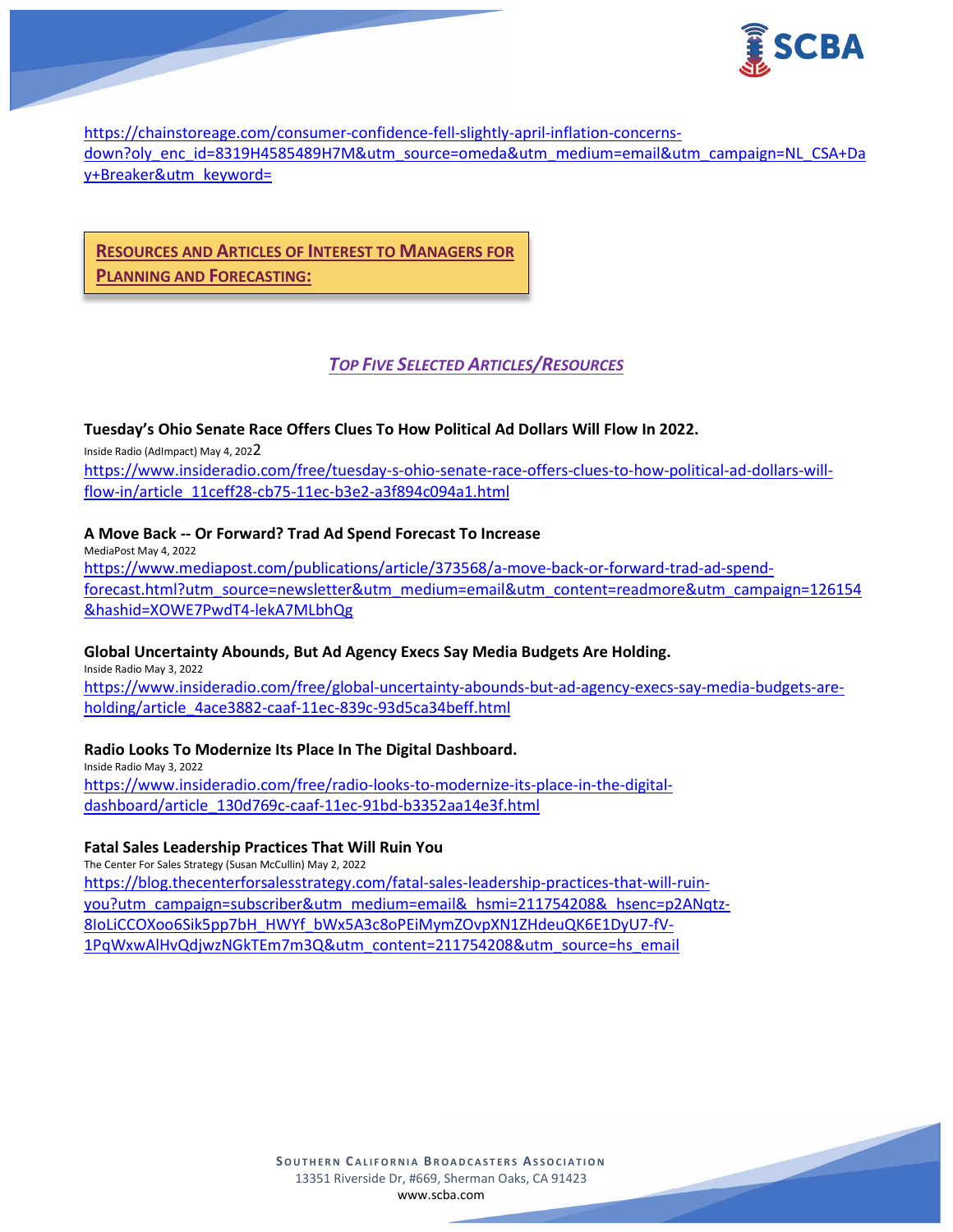

# *CURATED ARTICLES/RESOURCES FOR REFERENCE, BACKGROUND AND TRACKING*

#### **Upfronts 2022: Fall Schedule Reveal Might Be Next To Go + Early Pilot Buzz** DEADLINE May 2, 2022

<https://deadline.com/2022/05/upfronts-2022-fall-schedule-reveal-early-pilot-buzz-1235013168/>

**Quu Teams with Xperi On Connected Car Initiative** Radio + Television Business Report May 3, 2022 <https://www.rbr.com/quu-teams-with-xperi-on-connected-car-initiative/>

# **Podcast Ad Frequency Hits Another New Record And It May Be Impacting Conversion Rate.**

Inside Radio (Podsights) May 3, 2022 [https://www.insideradio.com/podcastnewsdaily/podcast-ad-frequency-hits-another-new-record-and-it-may-be](https://www.insideradio.com/podcastnewsdaily/podcast-ad-frequency-hits-another-new-record-and-it-may-be-impacting-conversion-rate/article_cb61bf24-cafe-11ec-b485-ebe96b6b598d.html)[impacting-conversion-rate/article\\_cb61bf24-cafe-11ec-b485-ebe96b6b598d.html](https://www.insideradio.com/podcastnewsdaily/podcast-ad-frequency-hits-another-new-record-and-it-may-be-impacting-conversion-rate/article_cb61bf24-cafe-11ec-b485-ebe96b6b598d.html)

### **Ad Execs: CTV Biggest Beneficiary From Cookie/Mobile ID Fallout**

Media Post May 3, 2022 [https://www.mediapost.com/publications/article/373534/ad-execs-ctv-biggest-beneficiary-from](https://www.mediapost.com/publications/article/373534/ad-execs-ctv-biggest-beneficiary-from-cookiemobi.html?utm_source=newsletter&utm_medium=email&utm_content=readmore&utm_campaign=126140&hashid=XOWE7PwdT4-lekA7MLbhQg)[cookiemobi.html?utm\\_source=newsletter&utm\\_medium=email&utm\\_content=readmore&utm\\_campaign=126](https://www.mediapost.com/publications/article/373534/ad-execs-ctv-biggest-beneficiary-from-cookiemobi.html?utm_source=newsletter&utm_medium=email&utm_content=readmore&utm_campaign=126140&hashid=XOWE7PwdT4-lekA7MLbhQg) [140&hashid=XOWE7PwdT4-lekA7MLbhQg](https://www.mediapost.com/publications/article/373534/ad-execs-ctv-biggest-beneficiary-from-cookiemobi.html?utm_source=newsletter&utm_medium=email&utm_content=readmore&utm_campaign=126140&hashid=XOWE7PwdT4-lekA7MLbhQg)

# **Voice Activated Smart Radios Will Allow Drivers To Place Bets On Sporting Events**

Forbes May 2, 2022 [https://www.forbes.com/sites/bradadgate/2022/05/02/voice-activated-smart-radios-will-allow-drivers-to](https://www.forbes.com/sites/bradadgate/2022/05/02/voice-activated-smart-radios-will-allow-drivers-to-make-wagers/?sh=40ffac051956)[make-wagers/?sh=40ffac051956](https://www.forbes.com/sites/bradadgate/2022/05/02/voice-activated-smart-radios-will-allow-drivers-to-make-wagers/?sh=40ffac051956)

### **Senators Seek to Loosen Google's Grip on Digital Ad Market**

Bloomberg May 2, 2022 [https://www.bloomberg.com/news/articles/2022-05-02/senators-seek-to-loosen-google-s-grip-on-digital-ad](https://www.bloomberg.com/news/articles/2022-05-02/senators-seek-to-loosen-google-s-grip-on-digital-ad-market)[market](https://www.bloomberg.com/news/articles/2022-05-02/senators-seek-to-loosen-google-s-grip-on-digital-ad-market)

### **Digital Is Not (And Never Was) An Easy Button**

MediaPost May 2, 2022 [https://www.mediapost.com/publications/article/373506/digital-is-not-and-never-was-an-easy](https://www.mediapost.com/publications/article/373506/digital-is-not-and-never-was-an-easy-button.html?utm_source=newsletter&utm_medium=email&utm_content=readmore&utm_campaign=126131&hashid=nPO6kNh8ToCb2_NBH4Mycg)[button.html?utm\\_source=newsletter&utm\\_medium=email&utm\\_content=readmore&utm\\_campaign=126131&](https://www.mediapost.com/publications/article/373506/digital-is-not-and-never-was-an-easy-button.html?utm_source=newsletter&utm_medium=email&utm_content=readmore&utm_campaign=126131&hashid=nPO6kNh8ToCb2_NBH4Mycg) [hashid=nPO6kNh8ToCb2\\_NBH4Mycg](https://www.mediapost.com/publications/article/373506/digital-is-not-and-never-was-an-easy-button.html?utm_source=newsletter&utm_medium=email&utm_content=readmore&utm_campaign=126131&hashid=nPO6kNh8ToCb2_NBH4Mycg)

### **3 Steps to Successfully Start a Sales Meeting**

SalesFuel April 30, 2022 <https://salesfuel.com/3-steps-to-successfully-start-a-sales-meeting/>

### **35% Of CTV Ad Buyers Plan To Increase Upfront Commitments**

MediaPost April 29, 2022

**SOUTHERN C ALIFORNIA B ROADCASTERS ASSOCIATION** 13351 Riverside Dr, #669, Sherman Oaks, CA 91423 [www.scba.com](http://www.scba.com/)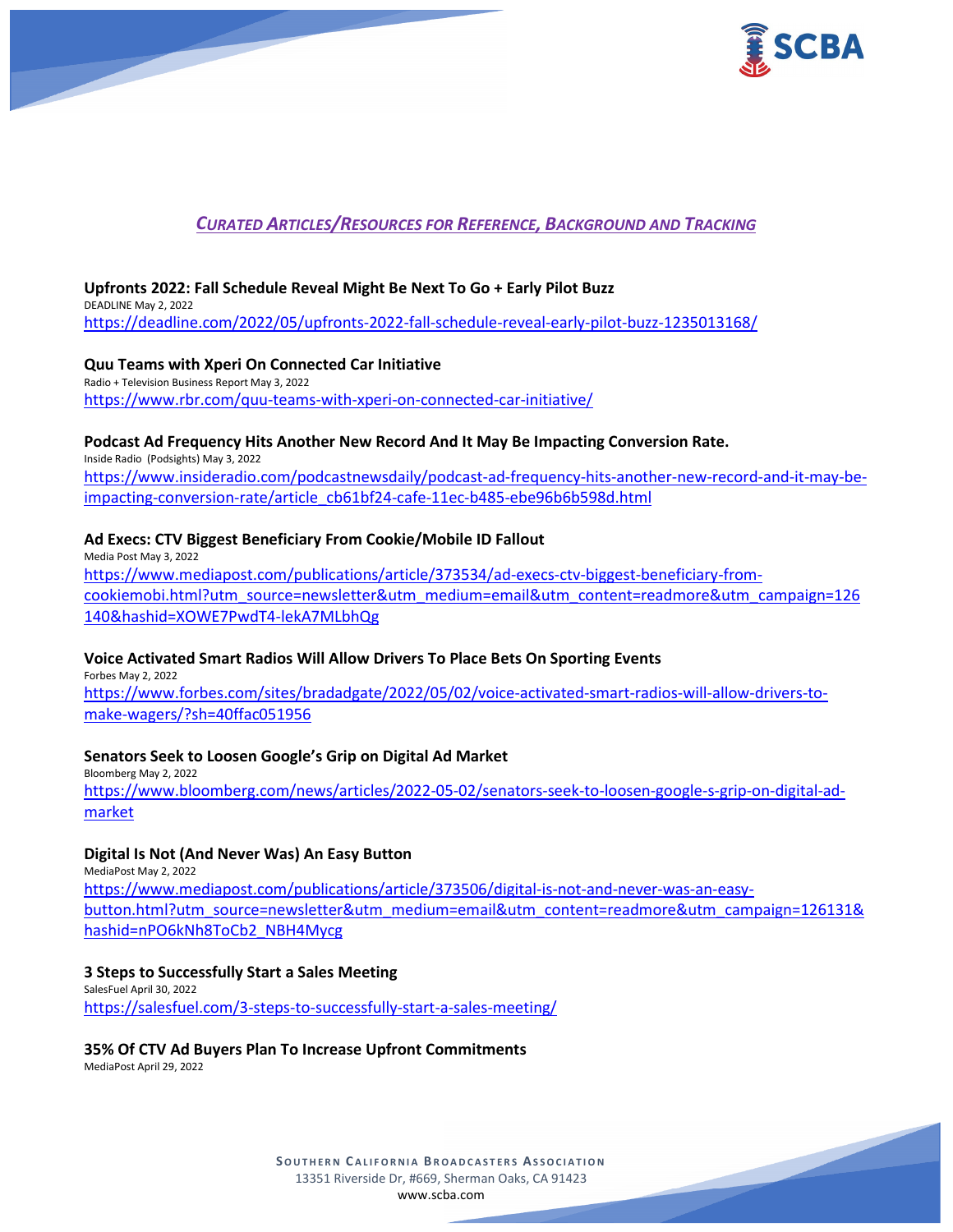

[https://www.mediapost.com/publications/article/373464/35-of-ctv-ad-buyers-plan-to-increase-upfront](https://www.mediapost.com/publications/article/373464/35-of-ctv-ad-buyers-plan-to-increase-upfront-comm.html?utm_source=newsletter&utm_medium=email&utm_content=readmore&utm_campaign=126128&hashid=0GmwUb-VQzGl9svJRwTNrA)[comm.html?utm\\_source=newsletter&utm\\_medium=email&utm\\_content=readmore&utm\\_campaign=126128&](https://www.mediapost.com/publications/article/373464/35-of-ctv-ad-buyers-plan-to-increase-upfront-comm.html?utm_source=newsletter&utm_medium=email&utm_content=readmore&utm_campaign=126128&hashid=0GmwUb-VQzGl9svJRwTNrA) [hashid=0GmwUb-VQzGl9svJRwTNrA](https://www.mediapost.com/publications/article/373464/35-of-ctv-ad-buyers-plan-to-increase-upfront-comm.html?utm_source=newsletter&utm_medium=email&utm_content=readmore&utm_campaign=126128&hashid=0GmwUb-VQzGl9svJRwTNrA)

**Consortium Works On Keeping Broadcast Radio Fully Supported In Connected Car.** Inside Radio April 29, 2022 [https://www.insideradio.com/free/consortium-works-on-keeping-broadcast-radio-fully-supported-in](https://www.insideradio.com/free/consortium-works-on-keeping-broadcast-radio-fully-supported-in-connected-car/article_2896f12c-c78b-11ec-ad1a-d3a6305694ae.html)[connected-car/article\\_2896f12c-c78b-11ec-ad1a-d3a6305694ae.html](https://www.insideradio.com/free/consortium-works-on-keeping-broadcast-radio-fully-supported-in-connected-car/article_2896f12c-c78b-11ec-ad1a-d3a6305694ae.html)

### **Nielsen PPM Audience Weekly Trends**

**Here are the audience trends for our PPM markets for April Week 3 (April 14 - April 20, 2022). This week includes the Passover and Easter Holidays.**

# **Los Angeles (Metro 12+ Population 11,369,600)**

**AQH:**

Nov Monthly - 678,200 Dec Monthly - 662,200 Hol Monthly - 613,500

Jan Monthly - 580,600 Feb Monthly - 620,100 Mar Monthly - 608,100

Apr Week 1 - 602,000 Apr Week 2 - 622,500 Apr Week 3 - 622,100

### **Cume:**

Nov Monthly - 10,281,100 Dec Monthly - 10,414,000 Hol Monthly - 10,147,400

Jan Monthly - 9,902,300 Feb Monthly -10,026,000 Mar Monthly - 10,149,100

Apr Week 1 - 10,085,300 Apr Week 2 - 10,138,900 Apr Week 3 - 10,105,300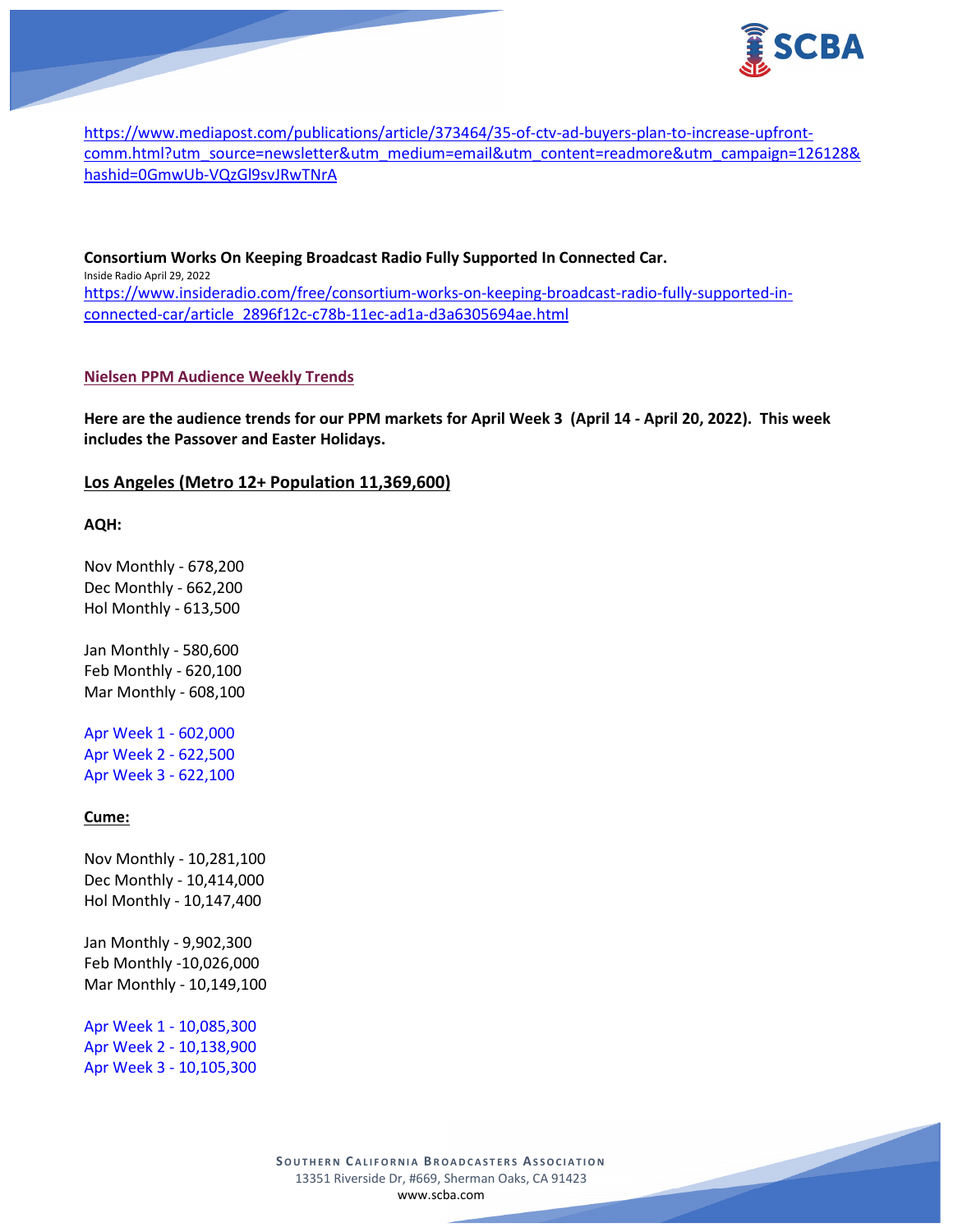

# **Riverside/San Bernardino (Metro 12+ Population 2,172,100)**

**AQH:**

Nov Monthly - 119,700 Dec Monthly - 114,800 Hol Monthly - 95,700

Jan Monthly - 99,400 Feb Monthly -113,800 Mar Monthly - 124,500

Apr Week 1 - 122,200 Apr Week 2 - 123,400 Apr Week 3 - 125,500

# **Cume:**

Nov Monthly - 1,936,300 Dec Monthly - 1,904,700 Hol Monthly - 1,810,400

Jan Monthly - 1,810,400 Feb Monthly - 1,894,000 Mar Monthly - 1,921,700

Apr Week 1 - 1,832,700 Apr Week 2 - 1,895,500 Apr Week 3 - 1,901,700

# **San Diego (Metro 12+ Population 2,881,200)**

**AQH:**

Nov Monthly - 141,400 Dec Monthly - 131,500 Hol Monthly - 118,500

Jan Monthly - 119,000 Feb Monthly - 124,000